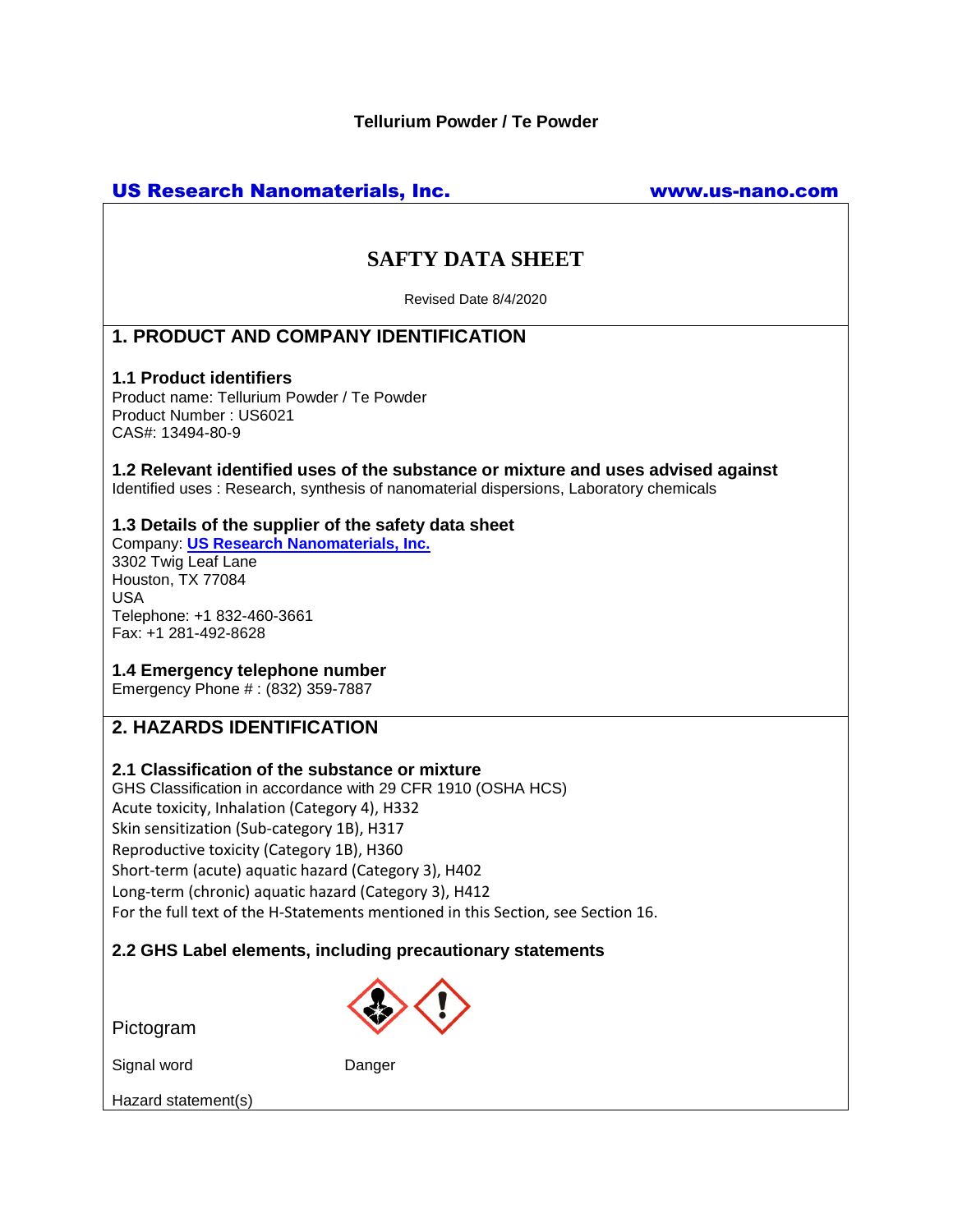H317 May cause an allergic skin reaction.

H332 Harmful if inhaled.

H360 May damage fertility or the unborn child.

H412 Harmful to aquatic life with long lasting effects.

Precautionary statement(s)

P201 Obtain special instructions before use.

P202 Do not handle until all safety precautions have been read and understood.

P261 Avoid breathing dust/ fume/ gas/ mist/ vapors/ spray.

P271 Use only outdoors or in a well-ventilated area.

P272 Contaminated work clothing should not be allowed out of the workplace.

P273 Avoid release to the environment.

P280 Wear protective gloves/ protective clothing/ eye protection/ face protection.

P302 + P352 IF ON SKIN: Wash with plenty of soap and water.

P304 + P340 + P312 IF INHALED: Remove person to fresh air and keep comfortable for breathing. Call a POISON CENTER/doctor if you feel unwell.

P308 + P313 IF exposed or concerned: Get medical advice/ attention.

P333 + P313 If skin irritation or rash occurs: Get medical advice/ attention.

P363 Wash contaminated clothing before reuse.

P405 Store locked up.

P501 Dispose of contents/ container to an approved waste disposal plant.

**2.3 Hazards not otherwise classified (HNOC) or not covered by GHS** None

## **3. COMPOSITION/INFORMATION ON INGREDIENTS**

## **3.1 Substances**

Formula : Te Molecular weight : 127.6 g/mol CAS-No. : 13494-80-9 EC-No. : 236-813-4

#### **Hazardous components**

Component: Tellurium, powder Classification: Acute Tox. 4; Skin Sens. 1B; Repr. 1B; Aquatic Acute 3; Aquatic Chronic 3; H332, H317, H360, H402, H412 Concentration: <=100% For the full text of the H-Statements mentioned in this Section, see Section 16.

## **4. FIRST AID MEASURES**

## **4.1 Description of first aid measures**

#### **General advice**

Consult a physician. Show this safety data sheet to the doctor in attendance. **If inhaled** If breathed in, move person into fresh air. If not breathing, give artificial respiration. Consult a physician. **In case of skin contact** Wash off with soap and plenty of water. Consult a physician. **In case of eye contact** Rinse thoroughly with plenty of water for at least 15 minutes and consult a physician. **If swallowed**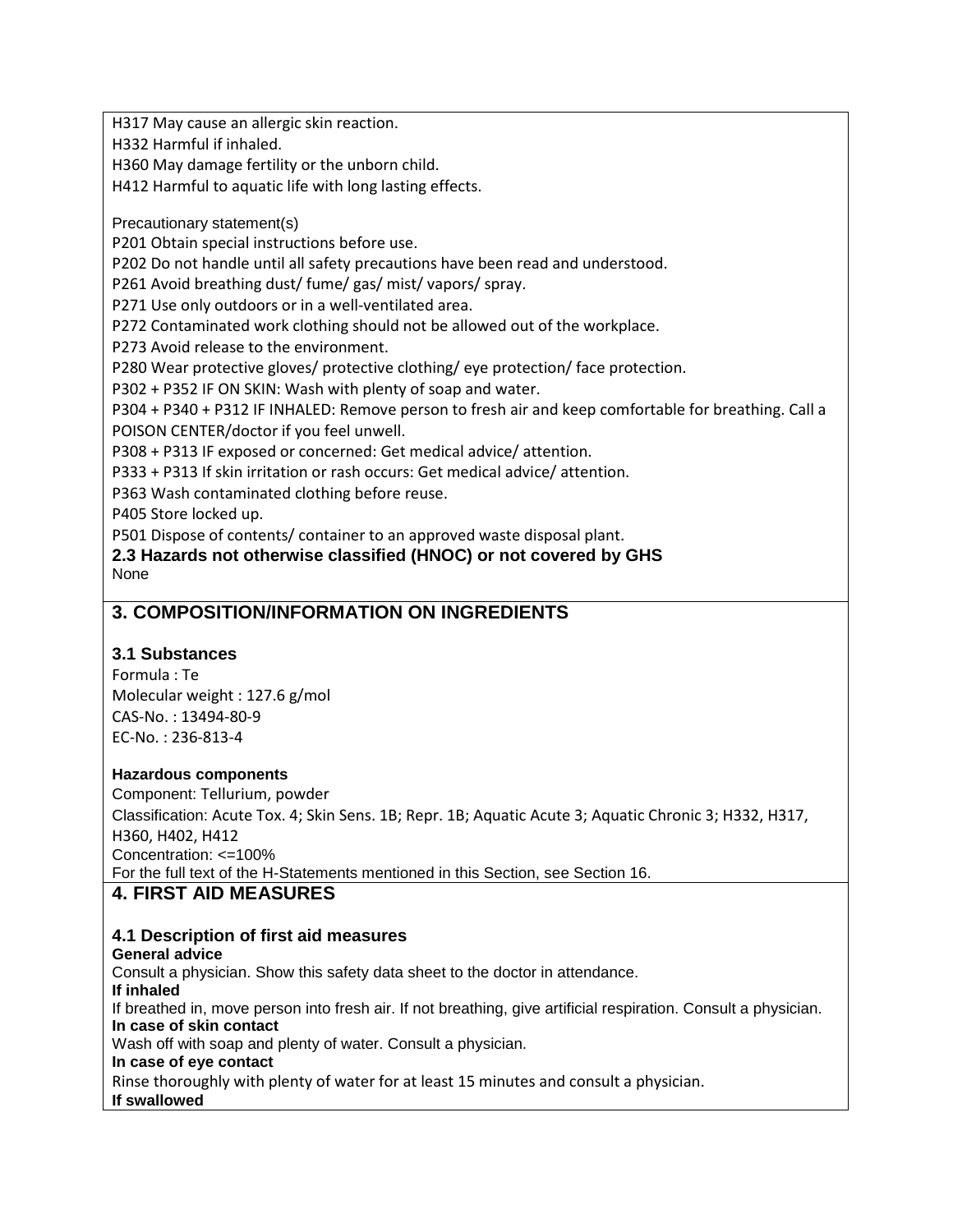Do NOT induce vomiting. Never give anything by mouth to an unconscious person. Rinse mouth with water. Consult a physician.

## **4.2 Most important symptoms and effects, both acute and delayed**

The most important known symptoms and effects are described in the labeling (see section 2.2) and/or in section 11

#### **4.3 Indication of any immediate medical attention and special treatment needed** no data available

## **5. FIREFIGHTING MEASURES**

### **5.1 Extinguishing media**

#### **Suitable extinguishing media**

Use water spray, alcohol-resistant foam, dry chemical or carbon dioxide.

## **5.2 Special hazards arising from the substance or mixture**

Tellurium oxides

### **5.3 Advice for firefighters**

Wear self contained breathing apparatus for firefighting if necessary.

### **5.4 Further information**

No data available

## **6. ACCIDENTAL RELEASE MEASURES**

#### **6.1 Personal precautions, protective equipment and emergency procedures**

Use personal protective equipment. Avoid dust formation. Avoid breathing vapors, mist or gas. Ensure adequate ventilation. Remove all sources of ignition. Evacuate personnel to safe areas. Avoid breathing dust.

For personal protection see section 8.

## **6.2 Environmental precautions**

Prevent further leakage or spillage if safe to do so. Do not let product enter drains. Discharge into the environment must be avoided.

## **6.3 Methods and materials for containment and cleaning up**

Pick up and arrange disposal without creating dust. Sweep up and shovel. Keep in suitable, closed containers for disposal.

#### **6.4 Reference to other sections**

For disposal see section 13.

## **7. HANDLING AND STORAGE**

## **7.1 Precautions for safe handling**

Avoid contact with skin and eyes. Avoid formation of dust and aerosols. Further processing of solid materials may result in the formation of combustible dusts. The potential for combustible dust formation should be taken into consideration before additional processing occurs. Provide appropriate exhaust ventilation at places where dust is formed. Keep away from sources of ignition - No smoking.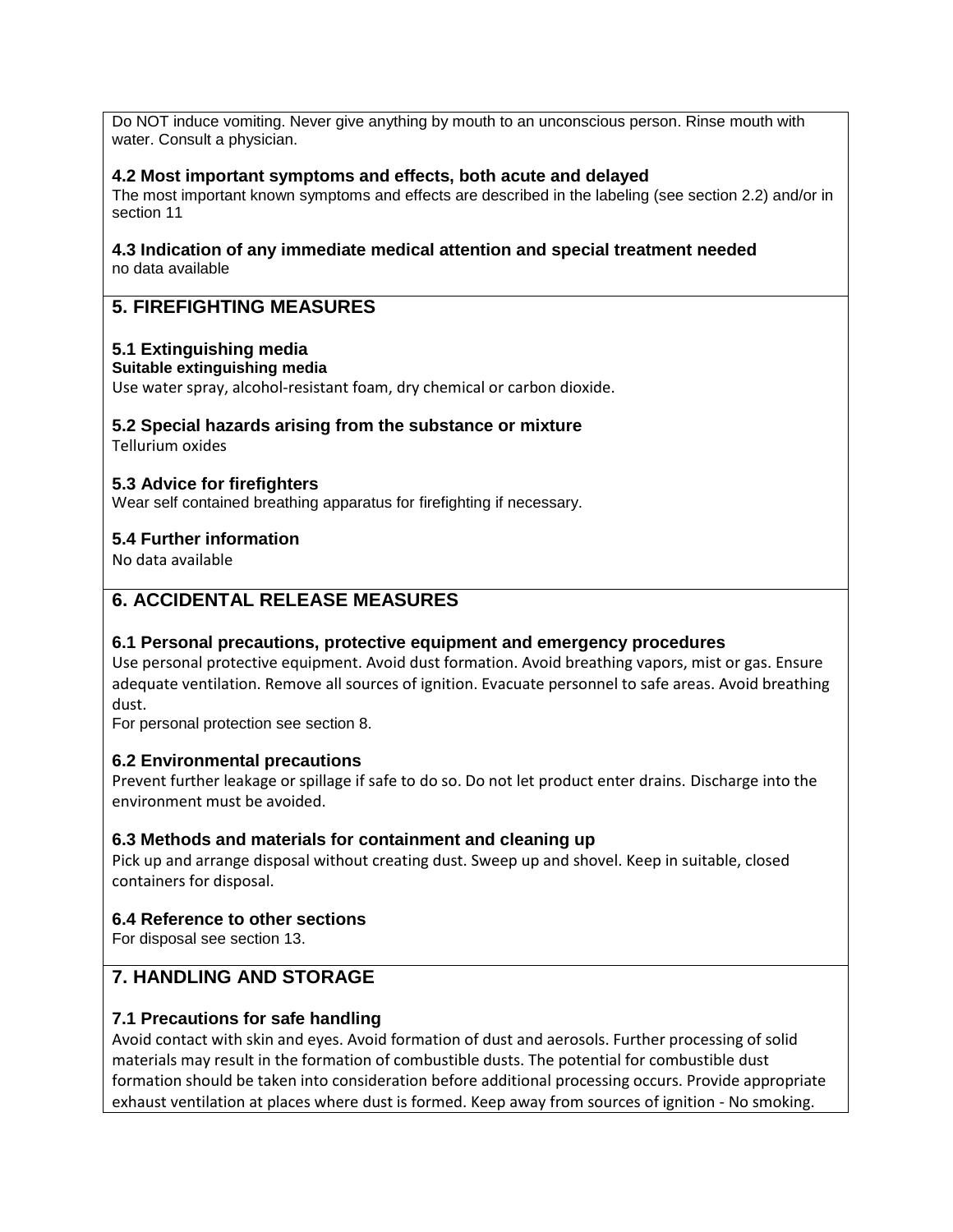Take measures to prevent the build up of electrostatic charge. For precautions see section 2.2.

## **7.2 Conditions for safe storage, including any incompatibilities**

Keep container tightly closed in a dry and well-ventilated place.

Keep in a dry place

Storage class (TRGS 510): 6.1D: Non-combustible, acute toxic Cat.3 / toxic hazardous materials or hazardous materials causing chronic effects

## **7.3 Specific end use(s)**

Apart from the uses mentioned in section 1.2 no other specific uses are stipulated

## **8. EXPOSURE CONTROLS/PERSONAL PROTECTION**

## **8.1 Control parameters**

### **Components with workplace control parameters**

TWA USA, NIOSH Recommended Exposure limit: 0.1 mg/m3

## **8.2 Exposure controls**

### **Appropriate engineering controls**

Handle in accordance with good industrial hygiene and safety practice. Wash hands before breaks and at the end of workday.

#### **Personal protective equipment**

#### **Eye/face protection**

Safety glasses with side-shields conforming to EN166 Use equipment for eye protection tested and approved under appropriate government standards such as NIOSH (US) or EN 166(EU).

#### **Skin protection**

Handle with gloves. Gloves must be inspected prior to use. Use proper glove removal technique (without touching glove's outer surface) to avoid skin contact with this product. Dispose of contaminated gloves after use in accordance with applicable laws and good laboratory practices. Wash and dry hands.

#### **Body Protection**

Complete suit protecting against chemicals, Flame retardant antistatic protective clothing., The type of protective equipment must be selected according to the concentration and amount of the dangerous substance at the specific workplace.

#### **Respiratory protection**

Where risk assessment shows air-purifying respirators are appropriate use a full-face particle respirator type N100 (US) or type P3 (EN 143) respirator cartridges as a backup to engineering controls. If the respirator is the sole means of protection, use a full-face supplied air respirator. Use respirators and components tested and approved under appropriate government standards such as NIOSH (US) or CEN (EU).

#### **Control of environmental exposure**

Prevent further leakage or spillage if safe to do so. Do not let product enter drains.

## **9. PHYSICAL AND CHEMICAL PROPERTIES**

## **9.1 Information on basic physical and chemical properties**

a) Appearance: Form: powder

#### b) Odor: No data available

- c) Odor Threshold: no data available
- d) pH: no data available
- e) Melting point/freezing point: Melting point/range: 450 °C (842 °F) lit.

f) Initial boiling point and boiling range: 990 °C 1814 °F - lit.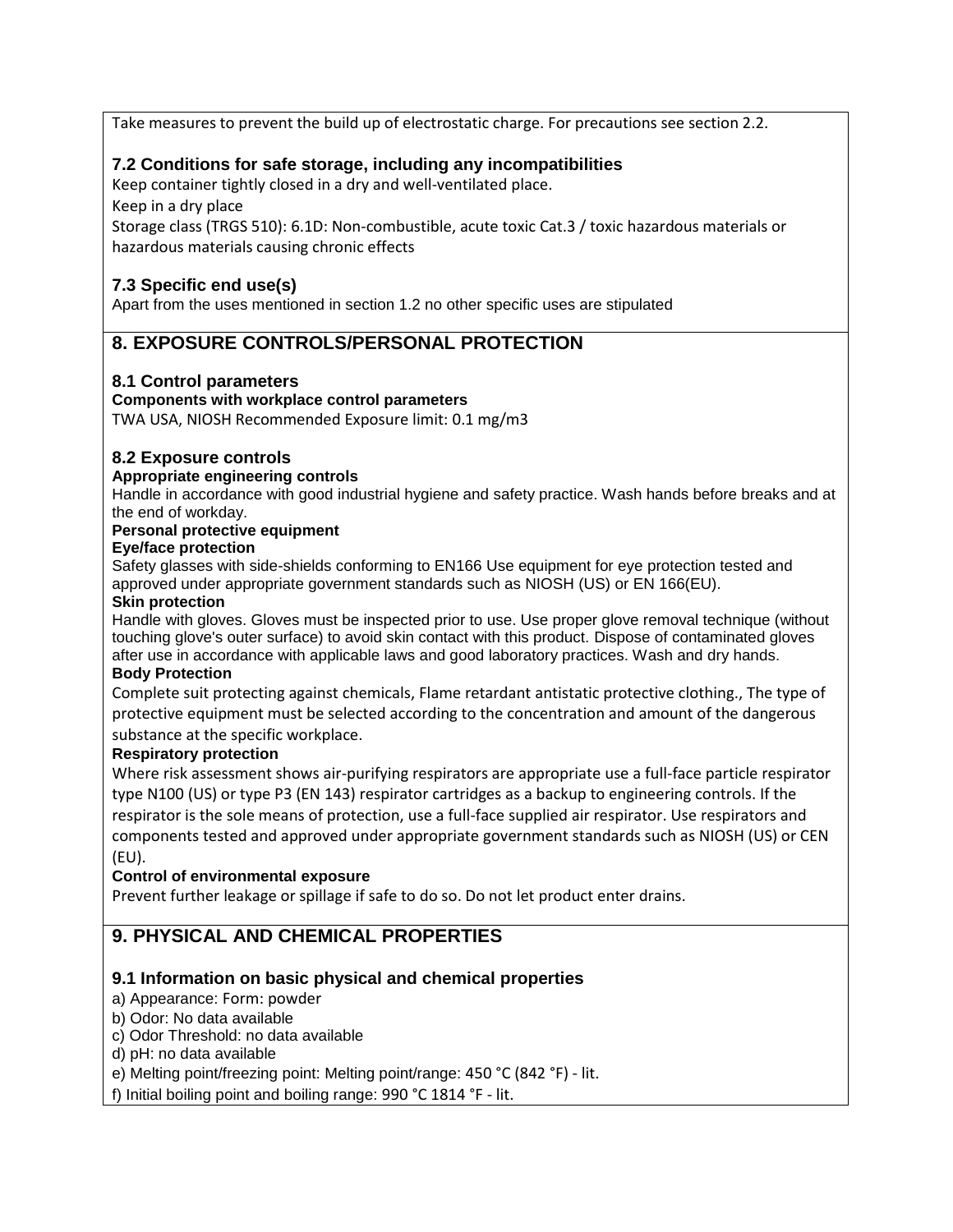g) Flash point: No data available

h) Evaporation rate: no data available

i) Flammability (solid, gas): not auto-flammable - Flammability (solids)

j) Upper/lower flammability or explosive limits: No data available

k) Vapor pressure: No data available

l) Vapor density: no data available

m) Relative density: 6.24 g/mL at 25 °C (77 °F)

n) Water solubility: 0.0017 g/l at 20 °C (68 °F) - OECD Test Guideline 105 - slightly soluble

o) Partition coefficient - noctanol/water: No data available

p) Auto-ignition temperature: No data available

q) Decomposition temperature: no data available

r) Viscosity: no data available

s) Explosive properties: no data available

t) Oxidizing properties: no data available

## **9.2 Other safety information**

No data available

## **10. STABILITY AND REACTIVITY**

## **10.1 Reactivity**

no data available

## **10.2 Chemical stability**

Stable under recommended storage conditions.

## **10.3 Possibility of hazardous reactions**

No data available

## **10.4 Conditions to avoid**

No data available

## **10.5 Incompatible materials**

Zinc, cadmium, Sodium/sodium oxides, Potassium, Strong acids, Strong bases, Halogens

## **10.6 Hazardous decomposition products**

Hazardous decomposition products formed under fire conditions. - Tellurium oxides

Other decomposition products - No data available

In the event of fire: see section 5

## **11. TOXICOLOGICAL INFORMATION**

#### **11.1 Information on toxicological effects Acute toxicity**

No data available Inhalation: No data available Dermal: No data available No data available **Skin corrosion/irritation** No data available **Serious eye damage/eye irritation**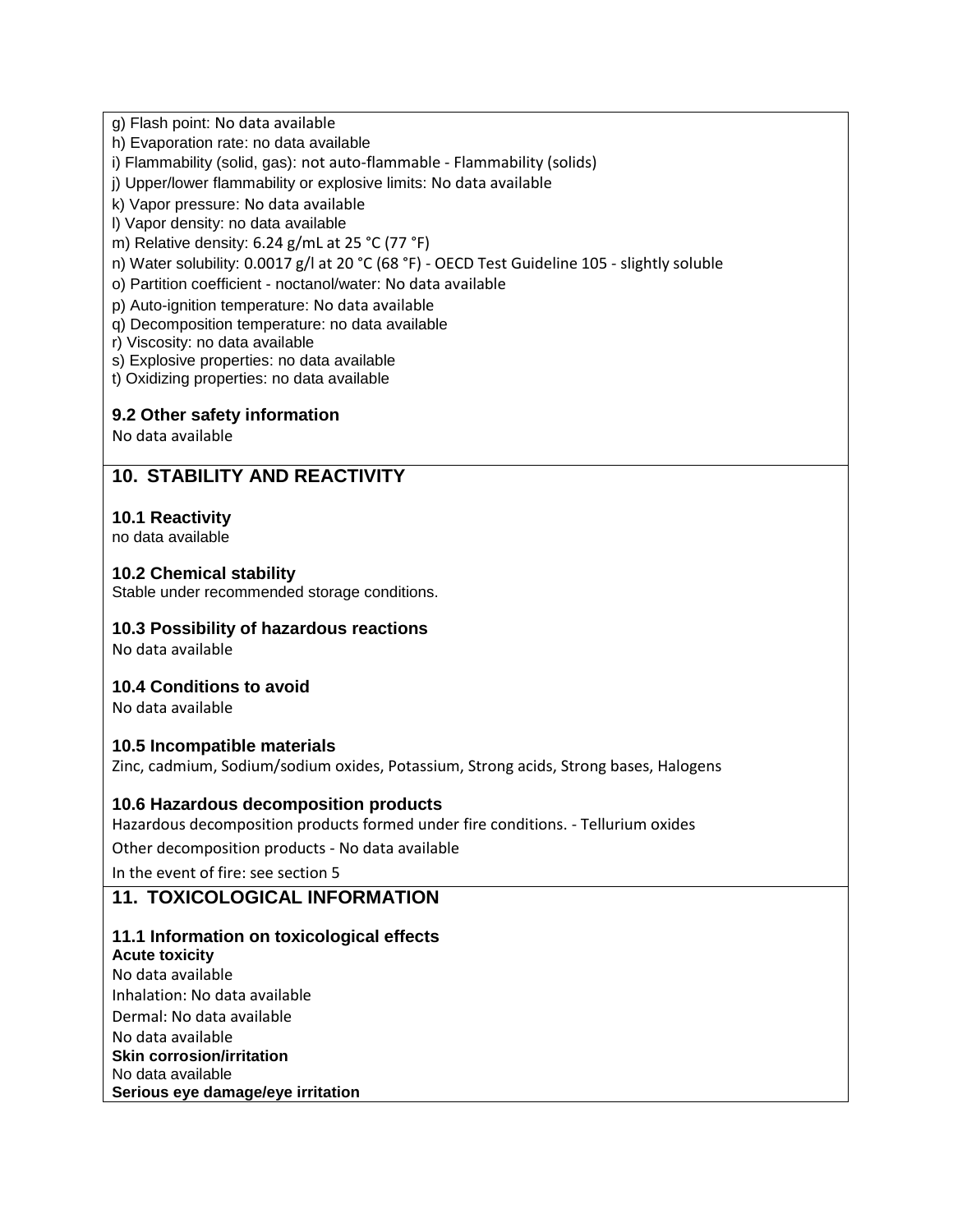No data available **Respiratory or skin sensitization** - Mouse Result: The product is a skin sensitiser, sub-category 1B. (OECD Test Guideline 429) **Germ cell mutagenicity** No data available reverse mutation assay Salmonella typhimurium Result: negative **Carcinogenicity** IARC: No component of this product present at levels greater than or equal to 0.1% is identified as probable, possible or confirmed human carcinogen by IARC.. NTP: No component of this product present at levels greater than or equal to 0.1% is identified as a known or anticipated carcinogen by NTP. OSHA: No component of this product present at levels greater than or equal to 0.1% is identified as a carcinogen or potential carcinogen by OSHA. **Reproductive toxicity** No data available Presumed human reproductive toxicant **Aspiration hazard** No data available **Additional Information** RTECS: WY2625000 Nausea, Headache, Vomiting, Central nervous system depression To the best of our knowledge, the chemical, physical, and toxicological properties have not been thoroughly investigated. Stomach - Irregularities - Based on Human Evidence **12.ECOLOGICAL INFORMATION 12.1 Toxicity** no data available **12.2 Persistence and degradability** No data available **12.3 Bioaccumulative potential** No data available **12.4 Mobility in soil** no data available **12.5 Results of PBT and vPvB assessment** PBT/vPvB assessment not available as chemical safety assessment not required/not conducted **12.6 Other adverse effects** An environmental hazard cannot be excluded in the event of unprofessional handling or disposal.